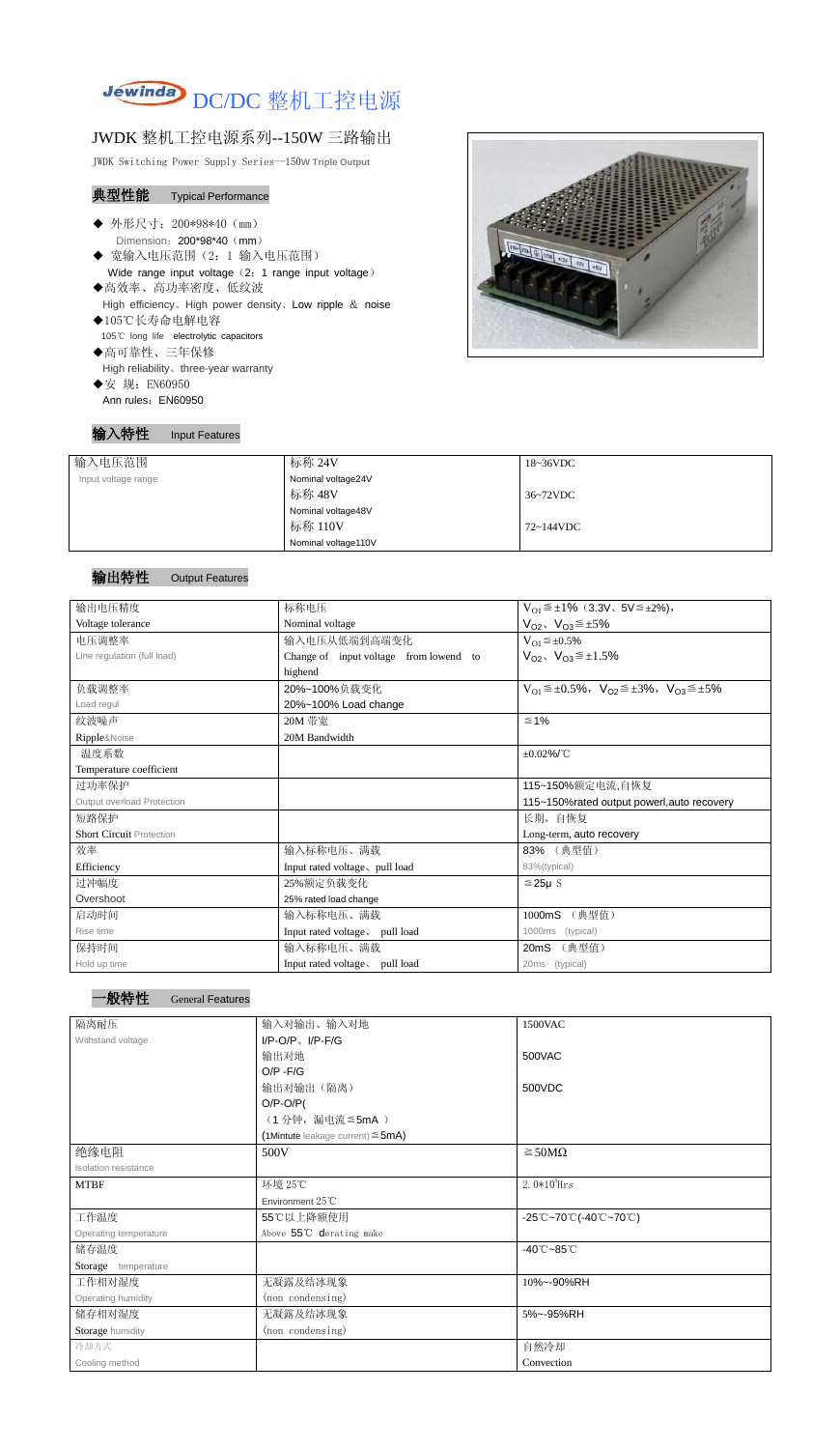

|  | ≃品选型 |  |
|--|------|--|
|  |      |  |

Product Selection Table

| 品型号<br>产            | 输入电压          | 输出电压           | 输出电流           | 输出电压精度         | 纹波噪声                                   | 效 率        |
|---------------------|---------------|----------------|----------------|----------------|----------------------------------------|------------|
|                     | Input voltage | Output voltage | Output current | Output voltage | R&N                                    |            |
| Model No.           | $V_{in}$      | V <sub>O</sub> | Io             | tolerance      | $V$ $\mathrm{(}p\text{-}p\mathrm{)}mV$ | Efficiency |
|                     |               | $+5V$          | $4.0 - 25.0A$  | $\pm 3\%$      | 100mV                                  |            |
| JWDK150-24S5D5I     |               | $+5V$          | $0.4 - 4.0.A$  | $\pm 6\%$      | 100mV                                  | 81%        |
|                     |               | $-5V$          | $0.12 - 1.0A$  | $\pm 5\%$      | 100mV                                  |            |
|                     |               | $+5V$          | $2.0 - 15.0A$  | $\pm 3\%$      | 100mV                                  |            |
| JWDK150-24S5D12I    |               | $+12V$         | $0.4 - 5.0A$   | $\pm 8\%$      | 120mV                                  | 84%        |
|                     |               | $-12V$         | $0.1 - 1.0A$   | $\pm 6\%$      | 120mV                                  |            |
|                     |               | $+5V$          | $2.0 - 15.0A$  | $\pm 3\%$      | 100mV                                  |            |
| JWDK150-24S5D15I    |               | $+15V$         | $0.4 - 4.0A$   | $\pm 8\%$      | 150mV                                  | 85%        |
|                     | $18 - 36V$    | $-15V$         | $0.1 - 1.0A$   | ±6%            | 150mV                                  |            |
|                     |               | $+12V$         | $1.0 - 10.0A$  | $\pm 2\%$      | 120mV                                  |            |
| JWDK150-24S12D5I    |               | $+5V$          | $0.4 - 5.0A$   | $\pm 5\%$      | 100mV                                  | 82%        |
|                     |               | $-5V$          | $0.1 - 1.0A$   | $\pm 5\%$      | 100mV                                  |            |
|                     |               | $+24V$         | $0.2 - 5.0A$   | $\pm 1\%$      | 200mV                                  |            |
| JWDK150-24S24D5I    |               | $+5V$          | $0.4 - 5.0A$   | $\pm 5\%$      | 100mV                                  | 83%        |
|                     |               | $-5V$          | $0.1 - 1.0A$   | $\pm 5\%$      | 100mV                                  |            |
|                     |               | $+5V$          | $2.0 - 15.0A$  | $\pm 3\%$      | 100mV                                  |            |
| JWDK150-24S5S12S24I |               | $+12V$         | $0.1 - 0.6A$   | $\pm 5\%$      | 120mV                                  | 84%        |
|                     |               | $+24V$         | $0.4 - 3.0A$   | $\pm 8\%$      | 200mV                                  |            |
|                     |               | $+5V$          | $3.0 - 20.0A$  | $\pm 3\%$      | 100mV                                  |            |
| JWDK150-24S5S12S-5I |               | $+12V$         | $0.5 - 4.0A$   | $\pm 8\%$      | 120mV                                  | 82%        |
|                     |               | $-5V$          | $0.1 - 1.0A$   | $\pm 5\%$      | 100mV                                  |            |
|                     |               | $+5V$          | $4.0 - 25.0A$  | $\pm 3\%$      | 100mV                                  |            |
| JWDK150-48S5D5I     |               | $+5V$          | $0.4 - 4.0.A$  | ±6%            | 100mV                                  | 81%        |
|                     |               | $-5V$          | $0.12 - 1.0A$  | $\pm 5\%$      | 100mV                                  |            |
|                     |               | $+5V$          | $2.0 - 15.0A$  | $\pm 3\%$      | 100mV                                  |            |
| JWDK150-48S5D12I    |               | $+12V$         | $0.4 - 5.0A$   | $\pm 8\%$      | 120mV                                  | 84%        |
|                     |               | $-12V$         | $0.1 - 1.0A$   | $\pm 6\%$      | 120mV                                  |            |
|                     |               | $+5V$          | $2.0 - 15.0A$  | $\pm 3\%$      | 100mV                                  |            |
| JWDK150-48S5D15I    |               | $+15V$         | $0.4 - 4.0A$   | $\pm 8\%$      | 150mV                                  | 86%        |
|                     | $36 - 72V$    | $-15V$         | $0.1 - 1.0A$   | $\pm 6\%$      | 150mV                                  |            |
|                     |               | $+12V$         | $1.0 - 10.0A$  | $\pm 2\%$      | 120mV                                  |            |
| JWDK150-48S12D5I    |               | $+5V$          | $0.4 - 5.0A$   | $\pm 5\%$      | 100mV                                  | 83%        |
|                     |               | $-5V$          | $0.1 - 1.0A$   | $\pm$ 5%       | 100mV                                  |            |
|                     |               | $+24V$         | $0.2 - 5.0A$   | $\pm 1\%$      | 200mV                                  |            |
| JWDK150-48S24D5I    |               | $+5V$          | $0.4 - 5.0A$   | $\pm$ 5%       | 100mV                                  | 84%        |
|                     |               | $-5V$          | $0.1 - 1.0A$   | $\pm$ 5%       | 100mV                                  |            |
|                     |               | $+5V$          | $2.0 - 15.0A$  | $\pm 3\%$      | 100mV                                  |            |
| JWDK150-48S5S12S24I |               | $+12V$         | $0.1 - 0.6A$   | $\pm$ 5%       | 120mV                                  | 85%        |
|                     |               | $+24V$         | $0.4 - 3.0A$   | $\pm 8\%$      | 200mV                                  |            |
|                     |               | $+5V$          | $3.0 - 20.0A$  | $\pm 3\%$      | 100mV                                  |            |
| JWDK150-48S5S12S-5I |               | $+12V$         | $0.5 - 4.0A$   | $\pm 8\%$      | 120mV                                  | 82%        |
|                     |               | $-5V$          | $0.1 - 1.0A$   | $\pm 5\%$      | 100mV                                  |            |